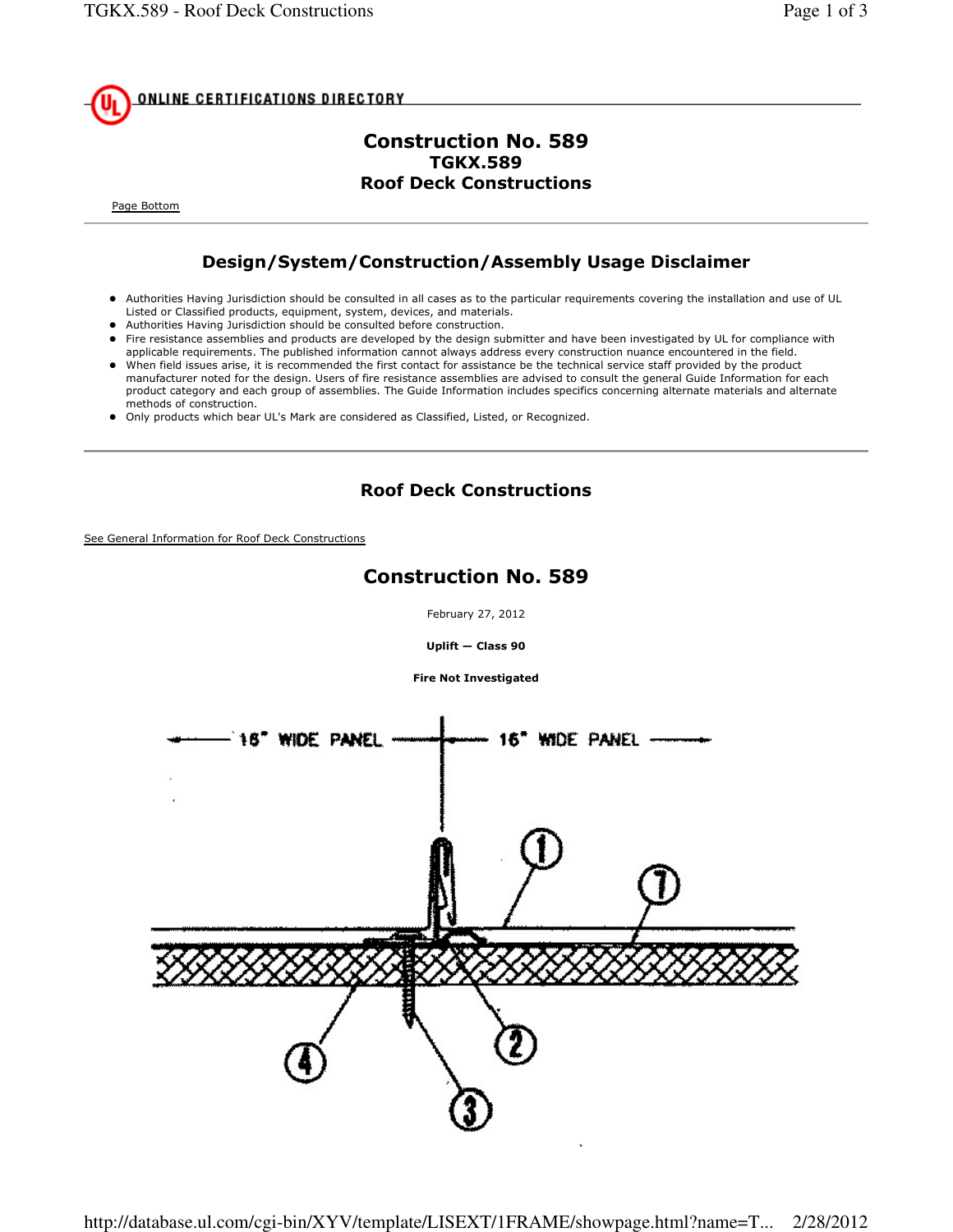

1. Metal Roof Deck Panels\* — Min. 24 MSG (.0225 in.) thick coated steel; width 16 in., max. height of female rib 1-1/2 in., male rib 1-1/4 in. Panels continuous over three or more clips with no end laps. A bead of sealant may be used at panel ribs.

ADMIRAL BUILDING PRODUCTS INC (View Classification) - "Admiral Snap-On Standing Seam 1.5" High"

AMERICAN CONSTRUCTION METALS (View Classification) — "StayLOC"

ARCHITECTURAL INTEGRATED METALS INC (View Classification) — "SNAP-Lok"

BEACON SALES ACQUISITION INC (View Classification) - "Coastal 1-1/2 " Snap Seam Panel"

#### EAST TEXAS ARCHITECTURAL SHEETMETAL L

L C, DBA ETAS INC (View Classification) — "SNAP LOCK 1-1/2 in."

#### FE SAWYER BUILDING SYSTEMS INC, DBA

SAWYER METAL (View Classification) — "1-1/2 in. Snap Lock"

INTEGRIS METALS INC (View Classification) — "Integris System 2"

MARLYN METALS INC (View Classification) - "1.5SL"

METAL FORMING INC (View Classification) - "1-1/2 in. Snap Lock"

MID-SOUTH METAL PRODUCTS (View Classification) - "MSMP 1 1/2 in. Snap Lock"